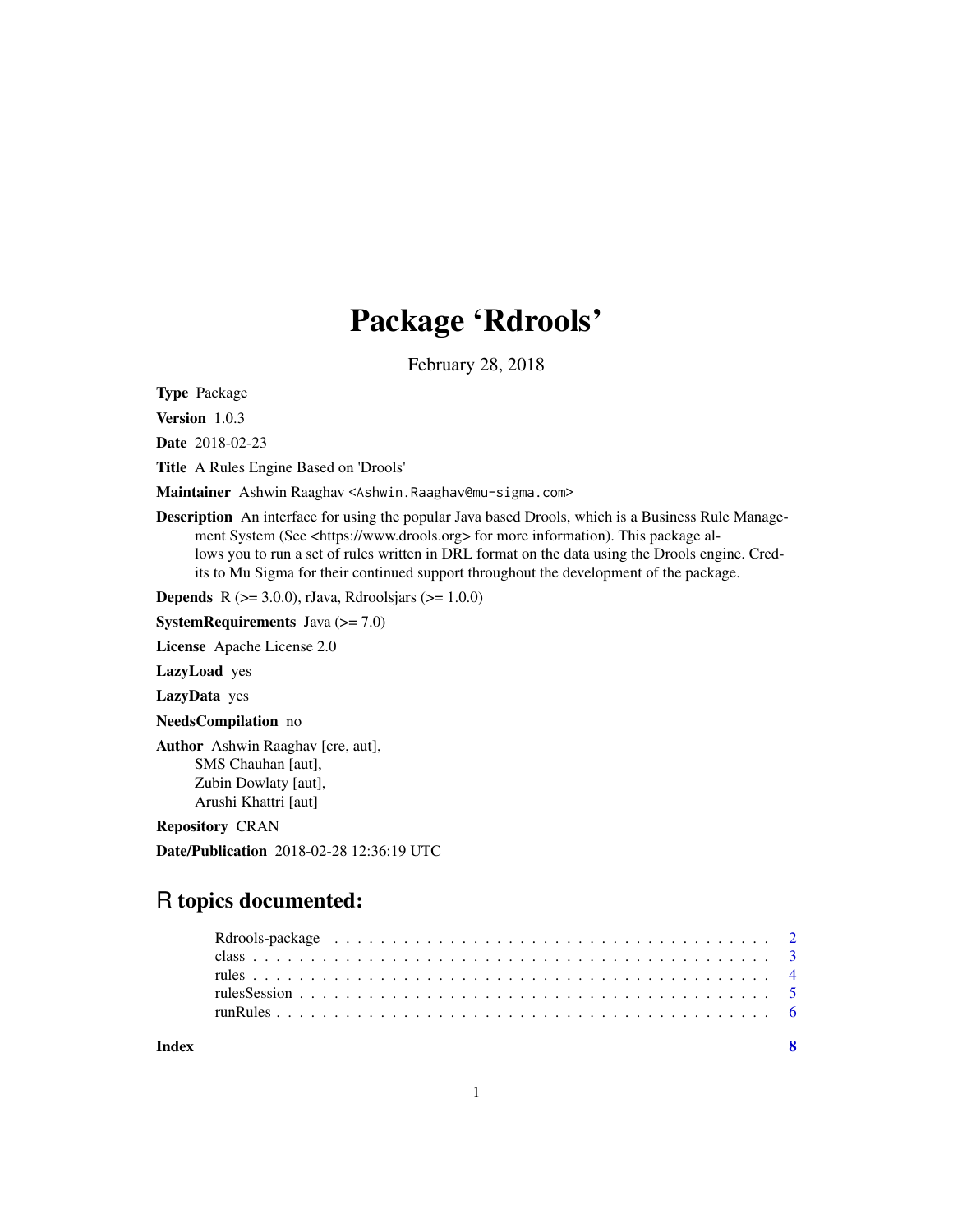<span id="page-1-0"></span>

## <span id="page-1-1"></span>Description

Rdrools is a robust rules engine based on the popular BRMS (Business Rule Management System) Drools written in Java. Rules make it easy to express solutions to different problems. They are often expressed as declarative elements of logic and are held in a file repository, separate from the production code, so that modifying the logic becomes easier. In Rdrools, rules are written in the native business readable DRL format, which is understood by drools. If you are not familiar, please go through the Drools documentation provided in the list of references below.

## Details

| Package:  | Rdrools            |
|-----------|--------------------|
| Type:     | Package            |
| Version:  | 1.0.3              |
| Date:     | 2018-02-23         |
| License:  | Apache License 2.0 |
| LazyLoad: | yes                |
| LazyData: | yes                |

| Drools: | $6.5.0$ . Final |
|---------|-----------------|
| JDK:    | $>= 1.7$        |

Rdrools is fairly straightforward to use. It expects the user to provide a data frame as an input, a rules file, and a comma separated list of input and output columns. Rdrools then picks a row from the data frame, applies the rules provided to it and maps the output to the list of expected output columns. Incorrect inputs would throw a meaningful error. Rules syntax should be compatible with the drools version used in the package. The package does not require a separate drools installation.

## Note

For applying a conditional rule, you can use the eval statement in your rules syntax. Please see a detailed example below.

```
import java.util.HashMap;
global java.util.HashMap output;
rule "xx"
    dialect "mvel"
    salience 3
    when
```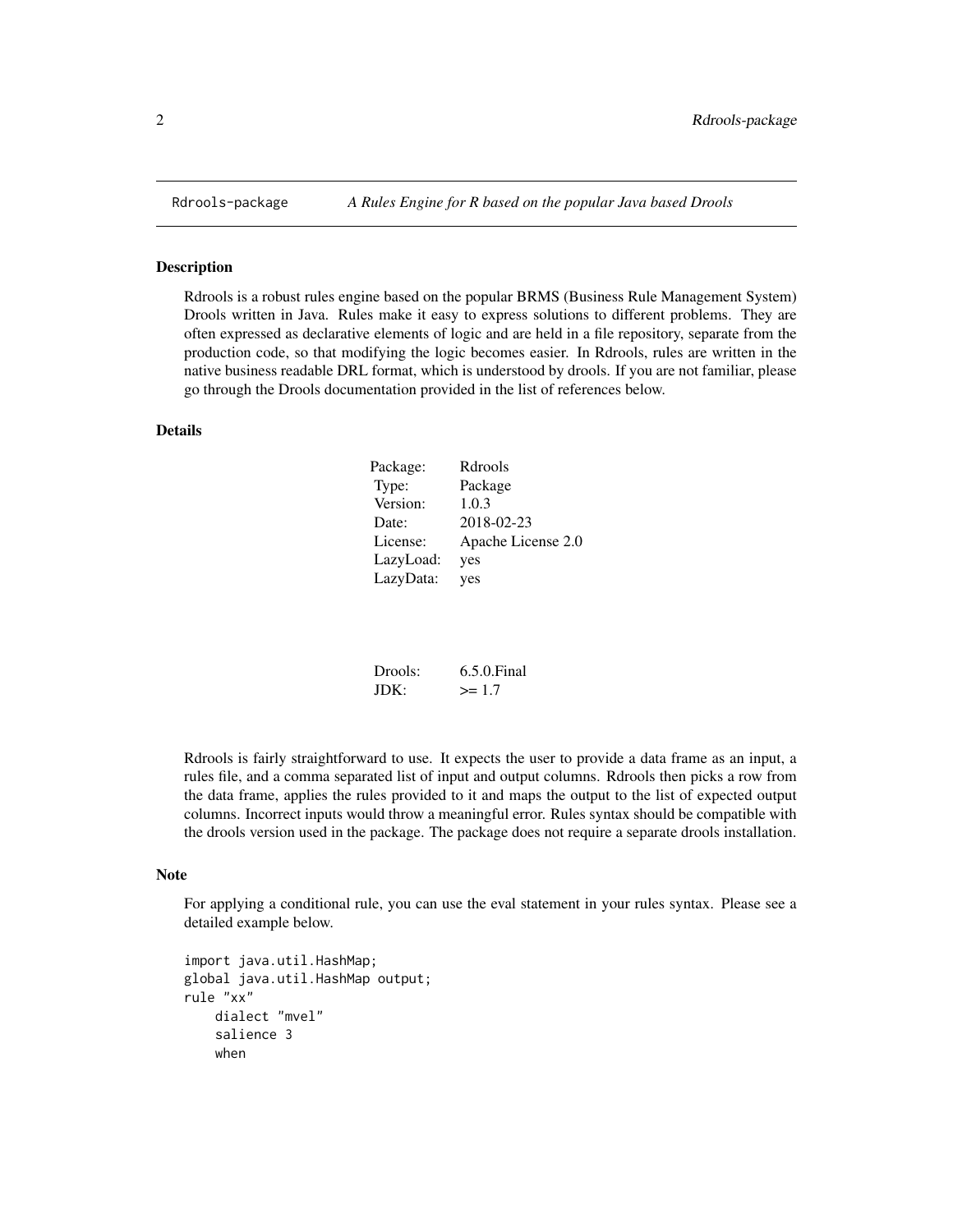<span id="page-2-0"></span>class 3

```
input:HashMap()
        eval(input.get("currentAction")==input.get("previousAction"))
    then
        output.put("send","false")
end
rule "xy"
    dialect "mvel"
    salience 2
    when
        input:HashMap()
        eval(input.get("currentAction")!=input.get("previousAction"))
    then
        output.put("send","true")
end
```
## Author(s)

Ashwin Raaghav <ashwin.raaghav@mu-sigma.com>, SMS Chauhan <sms.chauhan@mu-sigma.com>, Zubin Dowlaty <zubin.dowlaty@mu-sigma.com>, Arushi Khattri <arushi.khattri@mu-sigma.com>

## References

[Drools Homepage,](https://www.drools.org) [Drools Documentation](https://docs.jboss.org/drools/release/6.5.0.Final/drools-docs/html_single/index.html)

## See Also

[rulesSession](#page-4-1), [runRules](#page-5-1)

## Examples

```
library(Rdrools)
data(class)
data(rules)
input.columns<-c('name', 'class', 'grade', 'email')
output.columns<-c('address', 'subject', 'body')
rules.session<-rulesSession(rules, input.columns, output.columns)
output.df<-runRules(rules.session, class)
```
<span id="page-2-1"></span>class *Sample dataset on which rules from the* [rules](#page-3-1) *dataset can be applied*

## Description

The dataset describes a class of students, their grades and contact details.

## Usage

data(class)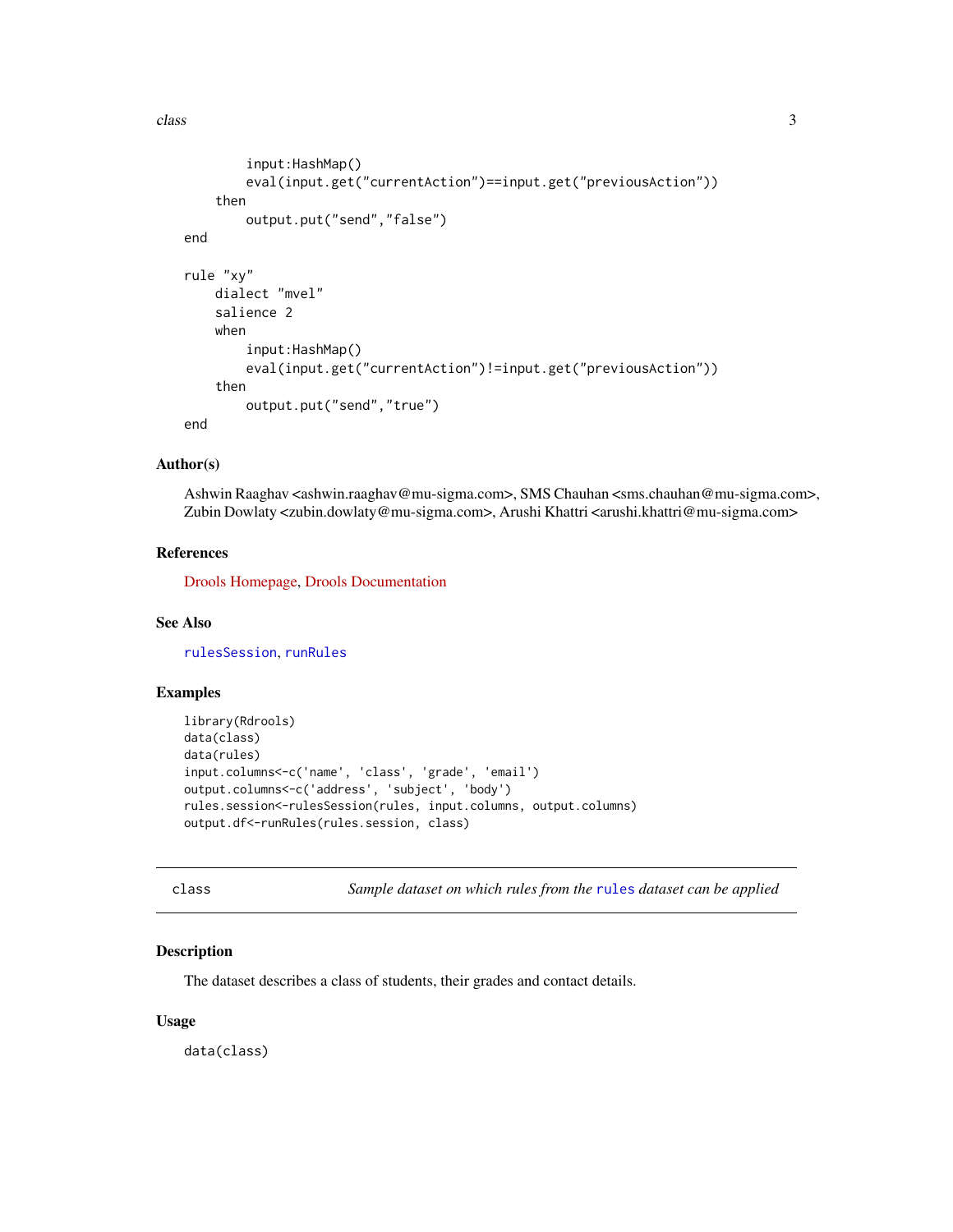<span id="page-3-0"></span>

## Format

A data frame with 15 observations on the following 5 variables.

id a numeric vector

name a factor with levels James Johnny Joseph

class a factor with levels English History Math Science Spanish

grade a numeric vector

email a factor with levels james@school.edu johhny@school.edu johnny@school.edu joseph@school.edu

## Examples

data(class) str(class)

<span id="page-3-1"></span>rules *A set of rules, for the* [class](#page-2-1) *dataset*

## Description

a character vector of lines read using readLines() from a drools rule file (text files with drools rules)

### Usage

data(rules)

## Format

The expected format is a character vector.

## Details

You could create a similar rules character vector by using rules<-readLines('rules.drl')

## Examples

data(rules) str(rules)

4 and 2 rules and 2 rules and 2 rules and 2 rules and 2 rules and 2 rules and 2 rules and 2 rules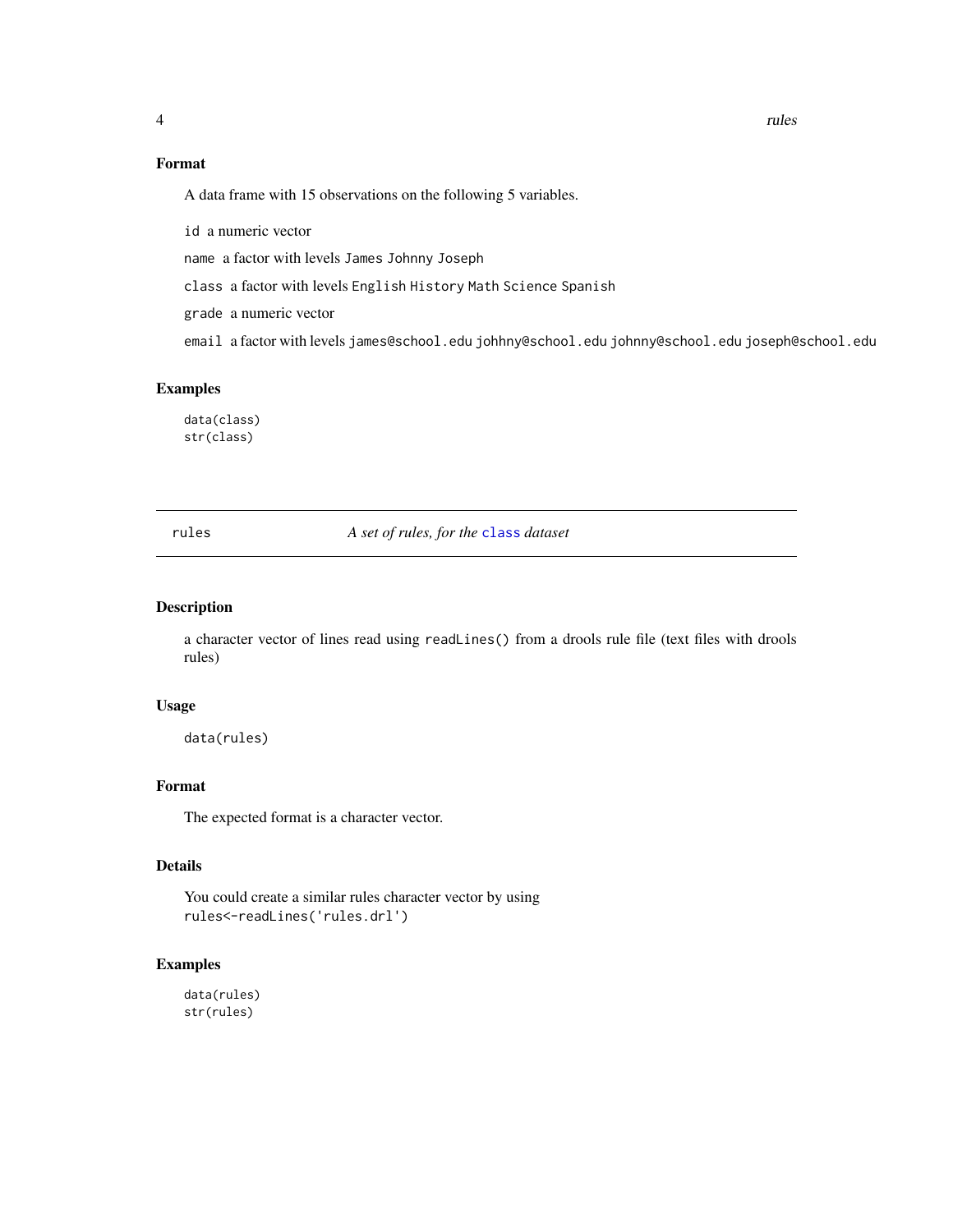<span id="page-4-1"></span><span id="page-4-0"></span>

## Description

The rulesSession creates a session that interfaces between R and the Drools engine. The session is utilized by the runRules function for executing a data frame against a set of rules.

## Usage

rulesSession(rules, input.columns, output.columns)

## Arguments

| rules         | a character vector consisting of lines read from a rules file of format drl(drools<br>rules file)<br>This character vector is eventually collapsed into a character vector of length 1, |
|---------------|-----------------------------------------------------------------------------------------------------------------------------------------------------------------------------------------|
|               | so the way you read the file could potentially be just about anything                                                                                                                   |
| input.columns | a character vector of a set of input column, for example<br>input.columns<-c('name', 'class', 'grade', 'email')                                                                         |
|               | output. columns a character vector of a set of expected output columns, for example<br>output.columns<-c('address', 'subject', 'body')                                                  |

## Details

An active drools rules session. This promotes re-usability of a session, i.e. you can utilize the same session repetitively for different data sets of the same format.

## Value

rules.session.object

Returns a session to the rules engine

## Note

Please have a look at the examples provided in the 'examples' section of the [Rdrools](#page-1-1) man page. A sample data set and a set of rules have been supplied help you understand the package usage.

## Author(s)

Ashwin Raaghav <ashraaghav@gmail.com>, SMS Chauhan <smschauhah@gmail.com>

## See Also

[runRules](#page-5-1), [Rdrools](#page-1-1)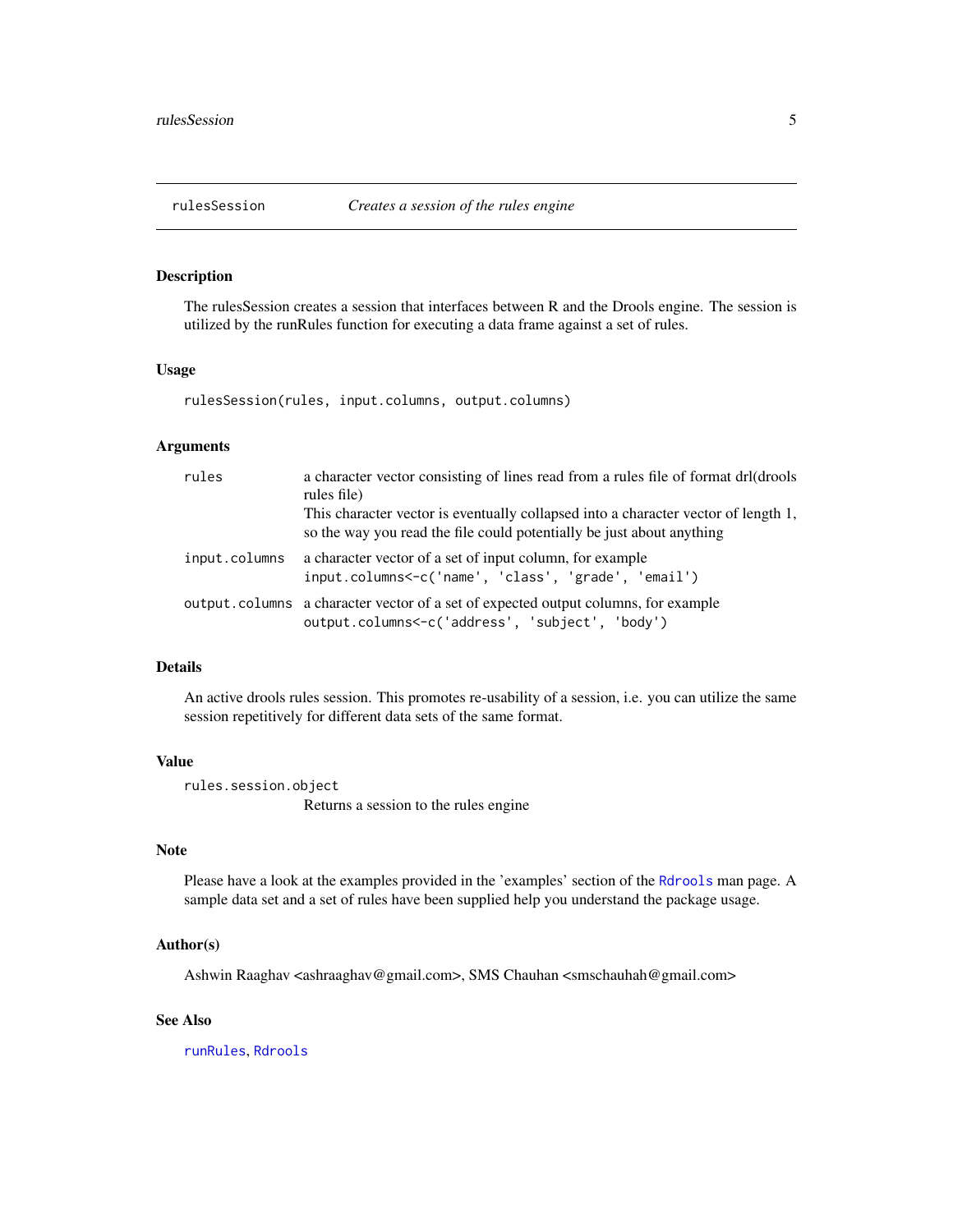## Examples

```
library(Rdrools)
data(rules)
input.columns<-c('name', 'class', 'grade', 'email')
output.columns<-c('address', 'subject', 'body')
rules.session<-rulesSession(rules, input.columns, output.columns)
```
<span id="page-5-1"></span>

runRules *Apply a set of rule transformations to a data frame*

## Description

This function is the core of the Rdrools package. Rules are applied on an input data frame and the results are returned as the output of the function. The columns on which the rules need to be applied have to be provided explicitly. Additionally, the new columns that would be created based on the rules have to be provided explicitly as well.

The rules engine picks up a row from the dataframe, applies the transformation to it based on rules provided and saves the result in an output dataframe.

## Usage

runRules(rules.session, input.df)

## Arguments

|          | rules. session a session of the rules engine created using the the rules Session                                     |
|----------|----------------------------------------------------------------------------------------------------------------------|
| input.df | a data frame consisting of a set of rows you wish to transform, and columns you<br>wish to use in the transformation |

### Details

If you are not familiar with the drools file format, please have a look at the references provided in the [Rdrools](#page-1-1) man page. More details on how conflicting rules are resolved using either salience or the Reete algorithm are also present in the references.

## Value

output.df a dataframe which is the result of transformations applied to the input dataframe(input.df), the columns being the list provided through the output.columns parameter in [rulesSession](#page-4-1).

<span id="page-5-0"></span>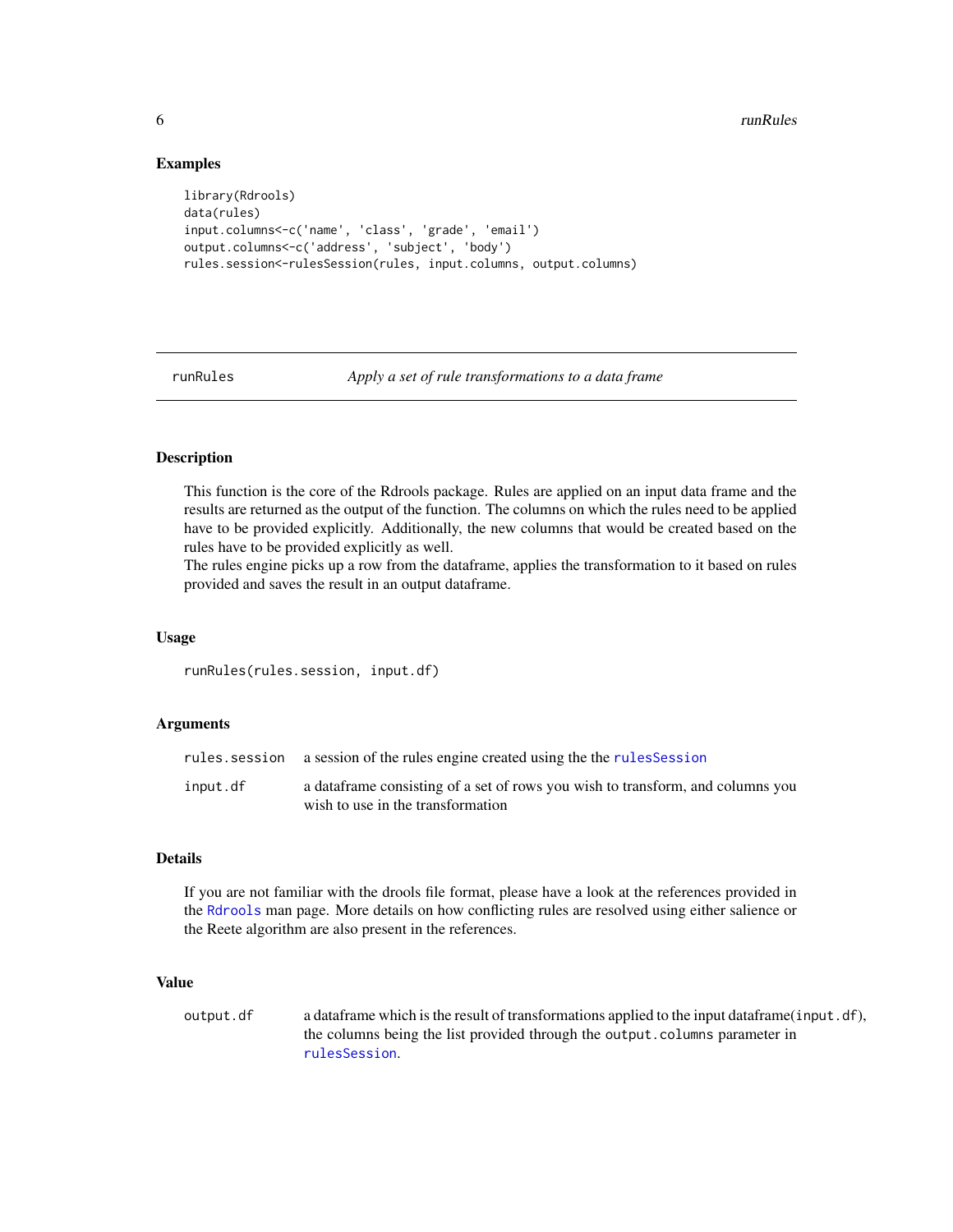## <span id="page-6-0"></span>runRules **7**

## Warning

## Transformation policy

Transformations are applied row by row, iteratively. That is to say, all inputs required for a rule transformation should be present in columns as a part of that row itself. Each row should be considered independent of another; all input values required for a transformation should be available in that row itself. The expectation from rules engines are often misplaced.

## Column Mismatch

Please make sure that the list of output columns provided through the output.columns parameter is exhaustive. Any additional column which is created through the rules transformation but is not present in the list would inhibit proper functioning. In most cases, an error should be thrown.

## Author(s)

Ashwin Raaghav <ashraaghav@gmail.com>, SMS Chauhan <smschauhah@gmail.com>

## See Also

[Rdrools](#page-1-1), [rulesSession](#page-4-1)

## Examples

```
library(Rdrools)
data(class)
data(rules)
input.columns<-c('name', 'class', 'grade', 'email')
output.columns<-c('address', 'subject', 'body')
rules.session<-rulesSession(rules, input.columns, output.columns)
output.df<-runRules(rules.session, class)
```